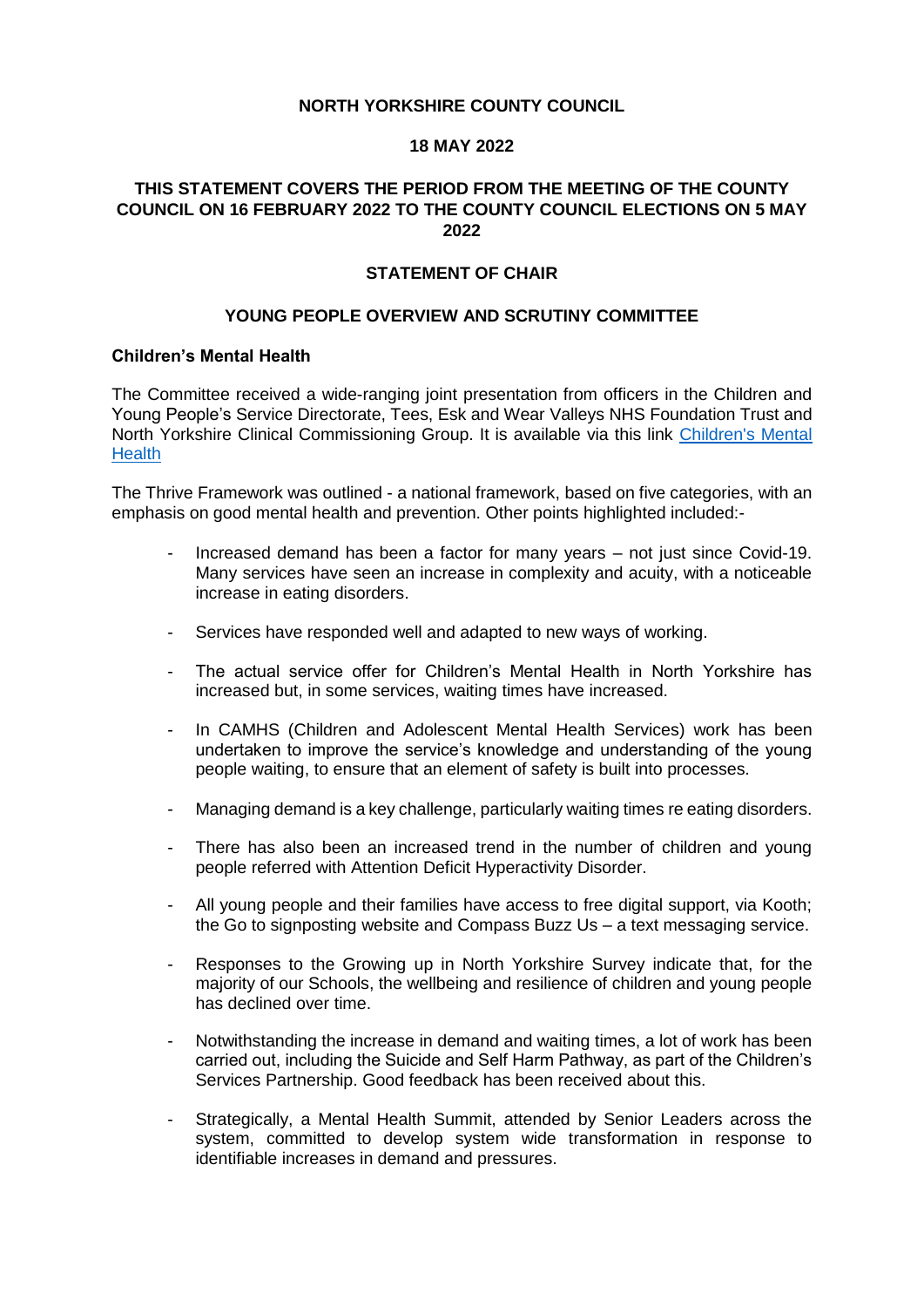- Operational developments include the Anna Freud Project. These are Workshops with local Schools to support the development of partnerships between Schools and Mental Health Leaders to improve access to services.

Officers responded to questions from Members concerning eating disorders; actions being taken to reduce waiting times; the likelihood of increased demand for services; staffing levels; how they envisage joint working in the future; and OCD.

As Chair, I commented that this is an area that needs to be considered further by the Committee, in due course, as the work undertaken with children and young people can help to prevent problems at a later stage.

## **Annual Update of the Young People's Champion – Councillor Annabel Wilkinson**

Councillor Annabel Wilkinson advised that her role is to raise awareness of the views and concerns of young people, making sure their voice is heard; to be supportive of them; and to support the work of the Executive Member for Children's Services; officers in Children and Young People's Services and fellow Members.

Among the points made by Councillor Wilkinson were that:

- during the Pandemic, we have seen a wonderful response from North Yorkshire in supporting young people, working in different ways to keep children happy and safe;
- the New Youth Voice and Engagement Team do a wonderful job: and
- looking to the future, it could be that young people will be a part of each Area Constituency Committee. This would be a valuable experience for young people and Members.

The Executive Member for Children's Services and the Corporate Director thanked Councillor Wilkinson for the work she had undertaken in the role.

## **Schools Update**

The Corporate Director for Children and Young People's Service appraised the Committee on the following areas:-

- Strategic Planning
- School Funding 2022/2023
- School Performance
- Strategic Priorities; School Improvement
- Safeguarding within recent Inspections
- Published Inspection Overview
- Monitoring Inspections
- Autumn Term Planning Meetings.

He highlighted a number of matters, including the following:-

- Schools funding for 2022/2023 had increased by 3.2% overall and pupil led funding will be enhanced by 2%. We are lobbying for the National Funding Formula to increase the minimum level of funding, as we are still behind the national average.
- The Department for Education has agreed to change its distance measures from *as the crow flies* to go by the road distance. This is a good outcome.